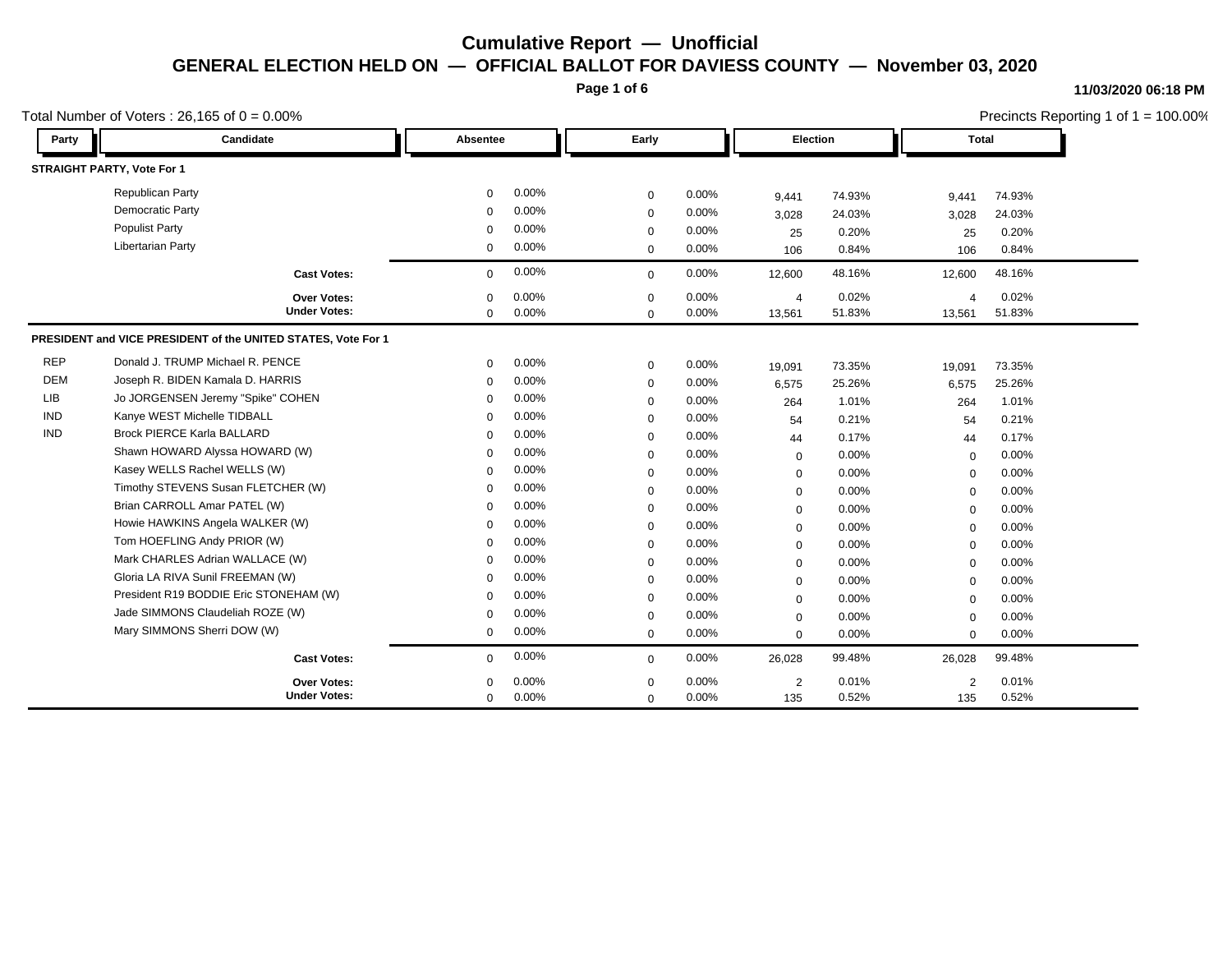**Page 2 of 6**

#### **11/03/2020 06:18 PM**

|            |                                                                                 | Total Number of Voters: $26,165$ of $0 = 0.00\%$ |             |       |             |       |                |          |                |         | Precincts Reporting 1 of 1 = 100.00% |  |  |  |
|------------|---------------------------------------------------------------------------------|--------------------------------------------------|-------------|-------|-------------|-------|----------------|----------|----------------|---------|--------------------------------------|--|--|--|
| Party      | <b>Candidate</b>                                                                |                                                  | Absentee    |       | Early       |       |                | Election |                | Total   |                                      |  |  |  |
|            | <b>UNITED STATES SENATOR, Vote For 1</b>                                        |                                                  |             |       |             |       |                |          |                |         |                                      |  |  |  |
| <b>REP</b> | Mitch McCONNELL                                                                 |                                                  | $\mathbf 0$ | 0.00% | $\mathbf 0$ | 0.00% | 17,527         | 67.40%   | 17,527         | 67.40%  |                                      |  |  |  |
| <b>DEM</b> | Amy McGRATH                                                                     |                                                  | $\Omega$    | 0.00% | $\mathbf 0$ | 0.00% | 7,137          | 27.44%   | 7,137          | 27.44%  |                                      |  |  |  |
| LIB        | <b>Brad BARRON</b>                                                              |                                                  | $\mathbf 0$ | 0.00% | $\mathbf 0$ | 0.00% | 1,342          | 5.16%    | 1,342          | 5.16%   |                                      |  |  |  |
|            | Randall TEEGARDEN (W)                                                           |                                                  | $\Omega$    | 0.00% | $\mathbf 0$ | 0.00% | 0              | 0.00%    | $\mathbf 0$    | 0.00%   |                                      |  |  |  |
|            | Paul FRANGEDAKIS (W)                                                            |                                                  | $\Omega$    | 0.00% | $\mathbf 0$ | 0.00% | $\mathbf 0$    | 0.00%    | $\mathbf 0$    | 0.00%   |                                      |  |  |  |
|            | Daniel COBBLE (W)                                                               |                                                  | $\Omega$    | 0.00% | $\mathbf 0$ | 0.00% | $\mathbf 0$    | 0.00%    | $\mathbf 0$    | 0.00%   |                                      |  |  |  |
|            | Harold FITZPATRICK (W)                                                          |                                                  | $\Omega$    | 0.00% | $\mathbf 0$ | 0.00% | $\mathbf 0$    | 0.00%    | $\mathbf 0$    | 0.00%   |                                      |  |  |  |
|            | Demetra WYSINGER (W)                                                            |                                                  | $\mathbf 0$ | 0.00% | $\mathbf 0$ | 0.00% | $\mathbf 0$    | 0.00%    | $\mathbf 0$    | 0.00%   |                                      |  |  |  |
|            |                                                                                 | <b>Cast Votes:</b>                               | $\mathbf 0$ | 0.00% | $\mathbf 0$ | 0.00% | 26,006         | 99.40%   | 26,006         | 99.40%  |                                      |  |  |  |
|            |                                                                                 | <b>Over Votes:</b>                               | $\mathbf 0$ | 0.00% | $\mathbf 0$ | 0.00% | $\sqrt{5}$     | 0.02%    | 5              | 0.02%   |                                      |  |  |  |
|            |                                                                                 | <b>Under Votes:</b>                              | $\mathbf 0$ | 0.00% | $\mathbf 0$ | 0.00% | 151            | 0.58%    | 151            | 0.58%   |                                      |  |  |  |
|            | UNITED STATES REPRESENTATIVE in CONGRESS 2nd Congressional District, Vote For 1 |                                                  |             |       |             |       |                |          |                |         |                                      |  |  |  |
| <b>REP</b> | S. Brett GUTHRIE                                                                |                                                  | 0           | 0.00% | $\mathbf 0$ | 0.00% | 19,465         | 75.75%   | 19,465         | 75.75%  |                                      |  |  |  |
| <b>DEM</b> | Hank LINDERMAN                                                                  |                                                  | $\mathbf 0$ | 0.00% | $\mathbf 0$ | 0.00% | 5,577          | 21.70%   | 5,577          | 21.70%  |                                      |  |  |  |
| <b>POP</b> | Lewis CARTER                                                                    |                                                  | $\Omega$    | 0.00% | $\mathbf 0$ | 0.00% | 182            | 0.71%    | 182            | 0.71%   |                                      |  |  |  |
| <b>LIB</b> | <b>Robert Lee PERRY</b>                                                         |                                                  | $\Omega$    | 0.00% | $\mathbf 0$ | 0.00% | 473            | 1.84%    | 473            | 1.84%   |                                      |  |  |  |
|            | Poet TRIBBLE (W)                                                                |                                                  | 0           | 0.00% | $\mathbf 0$ | 0.00% | $\mathbf 0$    | 0.00%    | $\mathbf 0$    | 0.00%   |                                      |  |  |  |
|            |                                                                                 | <b>Cast Votes:</b>                               | $\mathbf 0$ | 0.00% | $\Omega$    | 0.00% | 25,697         | 98.22%   | 25,697         | 98.22%  |                                      |  |  |  |
|            |                                                                                 | Over Votes:                                      | 0           | 0.00% | $\mathbf 0$ | 0.00% | $\overline{7}$ | 0.03%    | $\overline{7}$ | 0.03%   |                                      |  |  |  |
|            |                                                                                 | <b>Under Votes:</b>                              | $\mathbf 0$ | 0.00% | $\mathbf 0$ | 0.00% | 458            | 1.75%    | 458            | 1.75%   |                                      |  |  |  |
|            | STATE REPRESENTATIVE 7th Representative District, Vote For 1                    |                                                  |             |       |             |       |                |          |                |         |                                      |  |  |  |
| <b>REP</b> | Suzanne MILES                                                                   |                                                  | 0           | 0.00% | $\mathbf 0$ | 0.00% | 6,493          | 100.00%  | 6,493          | 100.00% |                                      |  |  |  |
|            |                                                                                 | <b>Cast Votes:</b>                               | 0           | 0.00% | $\mathbf 0$ | 0.00% | 6,493          | 85.61%   | 6,493          | 85.61%  |                                      |  |  |  |
|            |                                                                                 | Over Votes:                                      | 0           | 0.00% | 0           | 0.00% | $\mathbf{1}$   | 0.01%    | $\mathbf 1$    | 0.01%   |                                      |  |  |  |
|            |                                                                                 | <b>Under Votes:</b>                              | $\mathbf 0$ | 0.00% | $\mathbf 0$ | 0.00% | 1,090          | 14.37%   | 1,090          | 14.37%  |                                      |  |  |  |
|            | STATE REPRESENTATIVE 11th Representative District, Vote For 1                   |                                                  |             |       |             |       |                |          |                |         |                                      |  |  |  |
| <b>REP</b> | Jonathan DIXON                                                                  |                                                  | 0           | 0.00% | $\mathbf 0$ | 0.00% | 1,132          | 75.57%   | 1,132          | 75.57%  |                                      |  |  |  |
| <b>DEM</b> | Robert "Rob" WIEDERSTEIN                                                        |                                                  | $\mathbf 0$ | 0.00% | $\mathbf 0$ | 0.00% | 366            | 24.43%   | 366            | 24.43%  |                                      |  |  |  |
|            |                                                                                 | <b>Cast Votes:</b>                               | $\mathbf 0$ | 0.00% | $\mathbf 0$ | 0.00% | 1,498          | 97.53%   | 1,498          | 97.53%  |                                      |  |  |  |
|            |                                                                                 | Over Votes:                                      | 0           | 0.00% | $\mathbf 0$ | 0.00% | $\mathsf 0$    | 0.00%    | $\mathbf 0$    | 0.00%   |                                      |  |  |  |
|            |                                                                                 | <b>Under Votes:</b>                              | 0           | 0.00% | $\mathbf 0$ | 0.00% | 38             | 2.47%    | 38             | 2.47%   |                                      |  |  |  |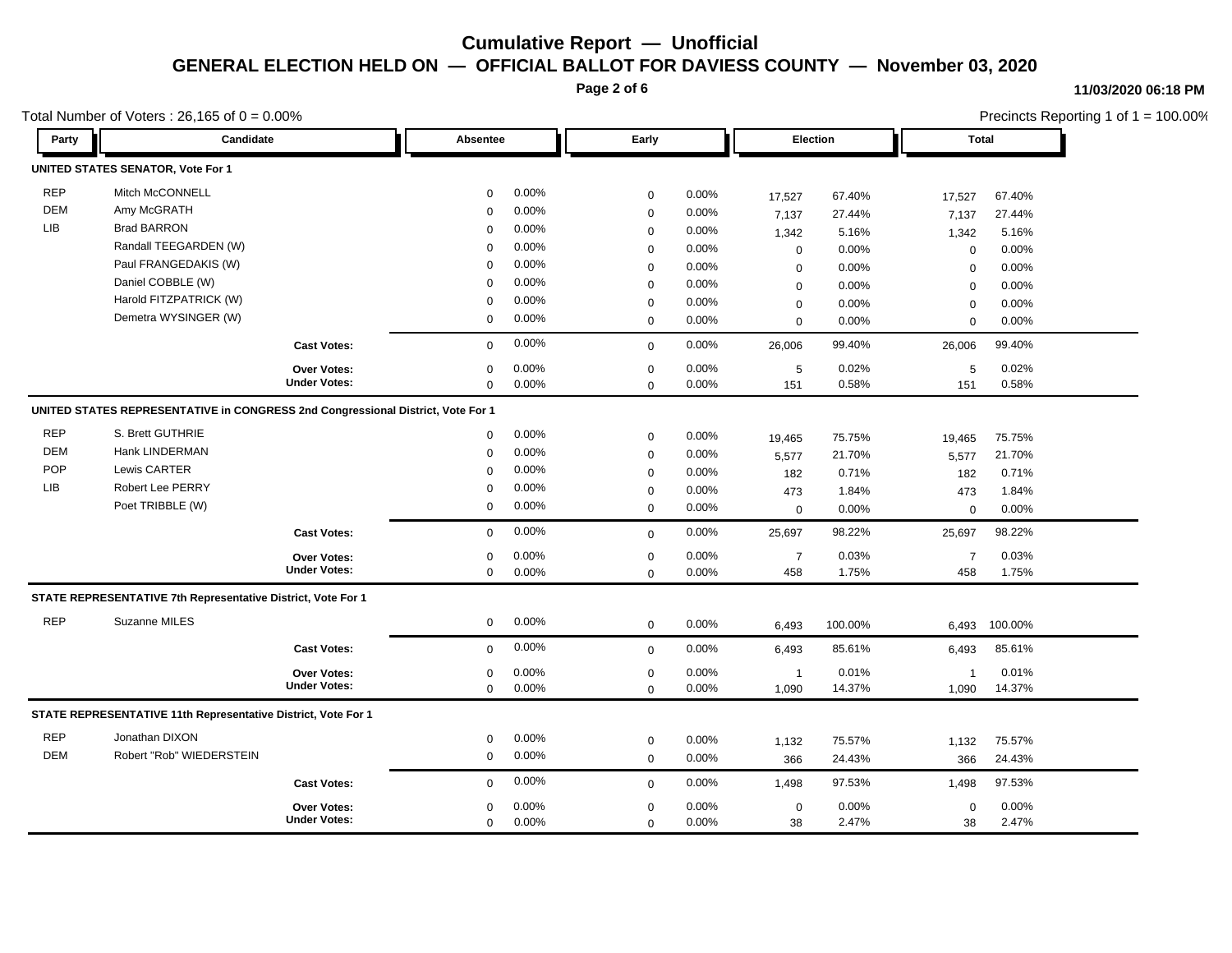**Page 3 of 6**

#### **11/03/2020 06:18 PM**

| Total Number of Voters: $26,165$ of $0 = 0.00\%$ |                                                                                |                     |             |       |             |       |                |         |                | Precincts Reporting 1 of 1 = 100.00% |  |  |
|--------------------------------------------------|--------------------------------------------------------------------------------|---------------------|-------------|-------|-------------|-------|----------------|---------|----------------|--------------------------------------|--|--|
| Party                                            | Candidate                                                                      |                     | Absentee    |       | Early       |       | Election       |         | Total          |                                      |  |  |
|                                                  | STATE REPRESENTATIVE 12th Representative District, Vote For 1                  |                     |             |       |             |       |                |         |                |                                      |  |  |
| <b>REP</b>                                       | Jim GOOCH JR.                                                                  |                     | 0           | 0.00% | $\mathbf 0$ | 0.00% | 1,733          | 82.72%  | 1,733          | 82.72%                               |  |  |
| <b>DEM</b>                                       | Arthur "Art" McLAUGHLIN                                                        |                     | $\mathbf 0$ | 0.00% | $\mathbf 0$ | 0.00% | 362            | 17.28%  | 362            | 17.28%                               |  |  |
|                                                  |                                                                                | <b>Cast Votes:</b>  | $\mathbf 0$ | 0.00% | $\mathbf 0$ | 0.00% | 2,095          | 97.53%  | 2,095          | 97.53%                               |  |  |
|                                                  |                                                                                | Over Votes:         | $\mathbf 0$ | 0.00% | $\mathbf 0$ | 0.00% | $\mathsf 0$    | 0.00%   | $\mathbf 0$    | 0.00%                                |  |  |
|                                                  |                                                                                | <b>Under Votes:</b> | $\mathbf 0$ | 0.00% | $\mathbf 0$ | 0.00% | 53             | 2.47%   | 53             | 2.47%                                |  |  |
|                                                  | STATE REPRESENTATIVE 13th Representative District, Vote For 1                  |                     |             |       |             |       |                |         |                |                                      |  |  |
| <b>REP</b>                                       | D. J. JOHNSON                                                                  |                     | $\mathbf 0$ | 0.00% | $\mathbf 0$ | 0.00% | 5,363          | 63.49%  | 5,363          | 63.49%                               |  |  |
| <b>DEM</b>                                       | Jim GLENN                                                                      |                     | $\mathbf 0$ | 0.00% | $\mathbf 0$ | 0.00% | 3,084          | 36.51%  | 3,084          | 36.51%                               |  |  |
|                                                  |                                                                                | <b>Cast Votes:</b>  | $\mathbf 0$ | 0.00% | $\mathbf 0$ | 0.00% | 8,447          | 98.36%  | 8,447          | 98.36%                               |  |  |
|                                                  |                                                                                | <b>Over Votes:</b>  | 0           | 0.00% | $\mathbf 0$ | 0.00% | $\overline{a}$ | 0.05%   | $\overline{4}$ | 0.05%                                |  |  |
|                                                  |                                                                                | <b>Under Votes:</b> | $\mathbf 0$ | 0.00% | $\mathbf 0$ | 0.00% | 137            | 1.60%   | 137            | 1.60%                                |  |  |
|                                                  | STATE REPRESENTATIVE 14th Representative District, Vote For 1                  |                     |             |       |             |       |                |         |                |                                      |  |  |
| <b>REP</b>                                       | Scott LEWIS                                                                    |                     | 0           | 0.00% | $\mathbf 0$ | 0.00% | 5,346          | 100.00% | 5,346          | 100.00%                              |  |  |
|                                                  |                                                                                | <b>Cast Votes:</b>  | $\mathbf 0$ | 0.00% | $\mathbf 0$ | 0.00% | 5,346          | 84.78%  | 5,346          | 84.78%                               |  |  |
|                                                  |                                                                                | <b>Over Votes:</b>  | $\mathbf 0$ | 0.00% | $\mathbf 0$ | 0.00% | $\mathbf 0$    | 0.00%   | $\mathbf 0$    | 0.00%                                |  |  |
|                                                  |                                                                                | <b>Under Votes:</b> | 0           | 0.00% | $\mathbf 0$ | 0.00% | 960            | 15.22%  | 960            | 15.22%                               |  |  |
|                                                  | DISTRICT JUDGE 6th Judicial District 1st Division (Unexpired Term), Vote For 1 |                     |             |       |             |       |                |         |                |                                      |  |  |
|                                                  | J. Nick PAYNE                                                                  |                     | $\mathbf 0$ | 0.00% | $\mathbf 0$ | 0.00% | 10,764         | 51.54%  | 10,764         | 51.54%                               |  |  |
|                                                  | Misty L. MILLER                                                                |                     | 0           | 0.00% | $\mathbf 0$ | 0.00% | 10,121         | 48.46%  | 10,121         | 48.46%                               |  |  |
|                                                  |                                                                                | <b>Cast Votes:</b>  | $\mathbf 0$ | 0.00% | $\mathbf 0$ | 0.00% | 20,885         | 79.83%  | 20,885         | 79.83%                               |  |  |
|                                                  |                                                                                | Over Votes:         | $\mathbf 0$ | 0.00% | $\mathbf 0$ | 0.00% | 5              | 0.02%   | 5              | 0.02%                                |  |  |
|                                                  |                                                                                | <b>Under Votes:</b> | $\mathbf 0$ | 0.00% | $\Omega$    | 0.00% | 5,272          | 20.15%  | 5,272          | 20.15%                               |  |  |
|                                                  | <b>MEMBER BOARD of EDUCATION 3rd Educational District, Vote For 1</b>          |                     |             |       |             |       |                |         |                |                                      |  |  |
|                                                  | Dianne Burns MACKEY                                                            |                     | 0           | 0.00% | $\mathbf 0$ | 0.00% | 1,562          | 44.27%  | 1,562          | 44.27%                               |  |  |
|                                                  | <b>Todd ANDERSON</b>                                                           |                     | $\mathbf 0$ | 0.00% | $\mathbf 0$ | 0.00% | 1,966          | 55.73%  | 1,966          | 55.73%                               |  |  |
|                                                  |                                                                                | <b>Cast Votes:</b>  | $\mathbf 0$ | 0.00% | $\mathbf 0$ | 0.00% | 3,528          | 79.35%  | 3,528          | 79.35%                               |  |  |
|                                                  |                                                                                | <b>Over Votes:</b>  | $\mathbf 0$ | 0.00% | $\mathbf 0$ | 0.00% | $\overline{1}$ | 0.02%   | $\overline{1}$ | 0.02%                                |  |  |
|                                                  |                                                                                | <b>Under Votes:</b> | $\mathbf 0$ | 0.00% | $\mathbf 0$ | 0.00% | 917            | 20.63%  | 917            | 20.63%                               |  |  |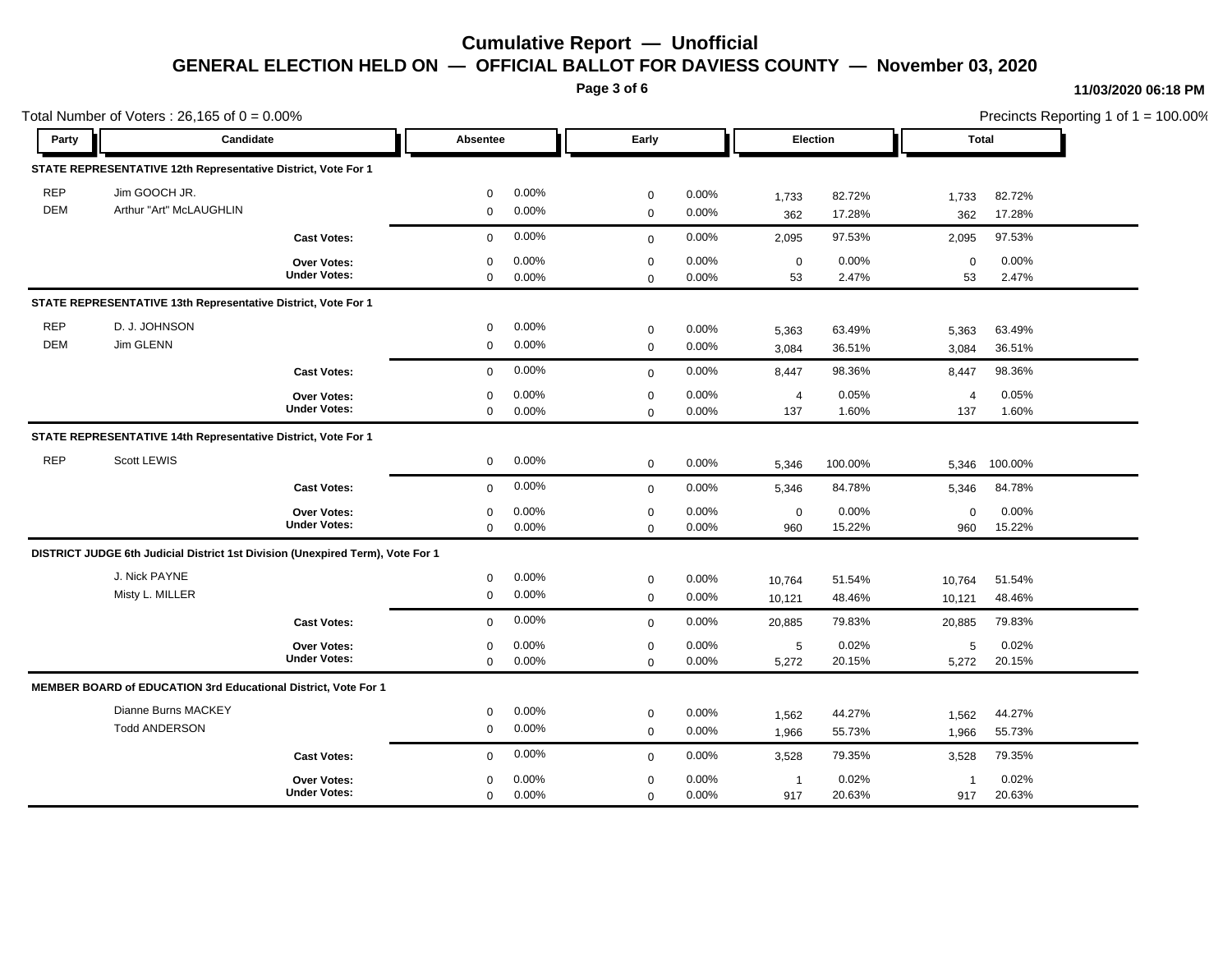**Page 4 of 6**

#### **11/03/2020 06:18 PM**

| Total Number of Voters: $26,165$ of $0 = 0.00\%$ |                                                                             |                                           |                                                 |                                     |                                                |                                     |                                  |                                      |                                  |                                      | Precincts Reporting 1 of 1 = 100.00% |
|--------------------------------------------------|-----------------------------------------------------------------------------|-------------------------------------------|-------------------------------------------------|-------------------------------------|------------------------------------------------|-------------------------------------|----------------------------------|--------------------------------------|----------------------------------|--------------------------------------|--------------------------------------|
| Party                                            | Candidate                                                                   |                                           | Absentee                                        |                                     | Early                                          |                                     | Election                         |                                      | <b>Total</b>                     |                                      |                                      |
|                                                  | MEMBER BOARD of EDUCATION 4th Educational District, Vote For 1              |                                           |                                                 |                                     |                                                |                                     |                                  |                                      |                                  |                                      |                                      |
|                                                  | Frank G. RINEY III.<br>Sharon CASTLE                                        |                                           | $\mathbf 0$<br>$\mathbf 0$                      | 0.00%<br>0.00%                      | 0<br>$\mathbf 0$                               | 0.00%<br>0.00%                      | 2,387<br>989                     | 70.70%<br>29.30%                     | 2,387<br>989                     | 70.70%<br>29.30%                     |                                      |
|                                                  |                                                                             | <b>Cast Votes:</b>                        | $\Omega$                                        | 0.00%                               | $\mathbf 0$                                    | 0.00%                               | 3,376                            | 80.38%                               | 3,376                            | 80.38%                               |                                      |
|                                                  |                                                                             | <b>Over Votes:</b><br><b>Under Votes:</b> | $\Omega$<br>$\mathbf 0$                         | 0.00%<br>0.00%                      | $\mathbf 0$<br>0                               | $0.00\%$<br>0.00%                   | $\mathbf 0$<br>824               | 0.00%<br>19.62%                      | $\Omega$<br>824                  | 0.00%<br>19.62%                      |                                      |
|                                                  | MEMBER BOARD of EDUCATION 5th Educational District, Vote For 1              |                                           |                                                 |                                     |                                                |                                     |                                  |                                      |                                  |                                      |                                      |
|                                                  | Dale STEWART                                                                |                                           | $\mathbf 0$                                     | $0.00\%$                            | $\mathbf 0$                                    | $0.00\%$                            | 2,209                            | 100.00%                              | 2,209                            | 100.00%                              |                                      |
|                                                  |                                                                             | <b>Cast Votes:</b>                        | $\mathbf 0$                                     | 0.00%                               | $\mathbf 0$                                    | 0.00%                               | 2,209                            | 65.45%                               | 2,209                            | 65.45%                               |                                      |
|                                                  |                                                                             | Over Votes:<br><b>Under Votes:</b>        | 0<br>$\mathbf 0$                                | 0.00%<br>$0.00\%$                   | 0<br>$\mathbf 0$                               | 0.00%<br>0.00%                      | 0<br>1,166                       | 0.00%<br>34.55%                      | $\mathbf 0$<br>1,166             | 0.00%<br>34.55%                      |                                      |
|                                                  | MEMBER BOARD of EDUCATION Owensboro Independent School District, Vote For 3 |                                           |                                                 |                                     |                                                |                                     |                                  |                                      |                                  |                                      |                                      |
|                                                  | Jeremy EDGE<br>Leigh Rhoads DOYAL<br>Melissa DECKER<br>Mallory LEUCHT       |                                           | $\mathbf 0$<br>$\mathbf 0$<br>$\mathbf{0}$<br>0 | $0.00\%$<br>0.00%<br>0.00%<br>0.00% | 0<br>$\mathbf 0$<br>0<br>$\mathbf 0$           | 0.00%<br>0.00%<br>0.00%<br>0.00%    | 2,948<br>2,313<br>2,810<br>1,654 | 30.31%<br>23.78%<br>28.89%<br>17.01% | 2,948<br>2,313<br>2,810<br>1,654 | 30.31%<br>23.78%<br>28.89%<br>17.01% |                                      |
|                                                  |                                                                             | <b>Cast Votes:</b>                        | $\mathbf{0}$                                    | 0.00%                               | $\mathbf 0$                                    | 0.00%                               | 9,725                            | 57.89%                               | 9,725                            | 57.89%                               |                                      |
|                                                  |                                                                             | Over Votes:<br><b>Under Votes:</b>        | $\mathbf{0}$<br>$\mathbf 0$                     | 0.00%<br>0.00%                      | $\mathbf 0$<br>0                               | 0.00%<br>0.00%                      | 2<br>7,069                       | 0.04%<br>42.08%                      | 2<br>7,069                       | 0.04%<br>42.08%                      |                                      |
|                                                  | MAYOR City of Owensboro, Vote For 1                                         |                                           |                                                 |                                     |                                                |                                     |                                  |                                      |                                  |                                      |                                      |
|                                                  | Larry CONDER<br>Pamela L. SMITH-WRIGHT<br>Tom WATSON<br>Dracin WILLIAMS     |                                           | $\mathbf 0$<br>$\mathbf 0$<br>$\mathbf{0}$<br>0 | 0.00%<br>0.00%<br>0.00%<br>$0.00\%$ | 0<br>$\mathbf 0$<br>$\mathbf 0$<br>$\mathbf 0$ | 0.00%<br>0.00%<br>$0.00\%$<br>0.00% | 3,656<br>2,028<br>5,376<br>807   | 30.81%<br>17.09%<br>45.30%<br>6.80%  | 3,656<br>2,028<br>5,376<br>807   | 30.81%<br>17.09%<br>45.30%<br>6.80%  |                                      |
|                                                  |                                                                             | <b>Cast Votes:</b>                        | $\mathbf 0$                                     | 0.00%                               | $\mathbf 0$                                    | $0.00\%$                            | 11,867                           | 90.42%                               | 11,867                           | 90.42%                               |                                      |
|                                                  |                                                                             | <b>Over Votes:</b><br><b>Under Votes:</b> | $\Omega$<br>$\mathbf 0$                         | 0.00%<br>0.00%                      | 0<br>$\mathbf 0$                               | $0.00\%$<br>0.00%                   | 8<br>1,249                       | 0.06%<br>9.52%                       | 8<br>1,249                       | 0.06%<br>9.52%                       |                                      |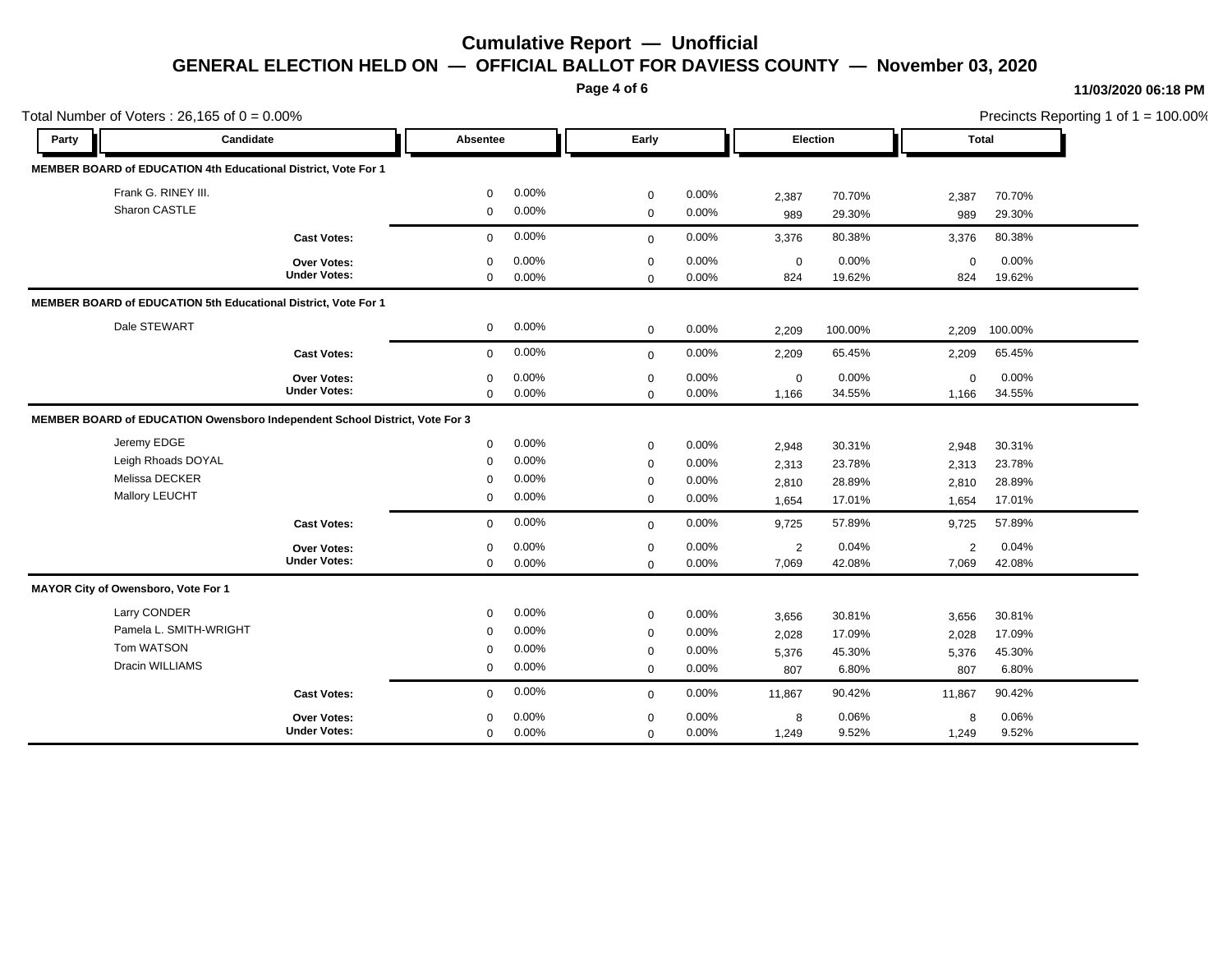**Page 5 of 6**

#### **11/03/2020 06:18 PM**

Precincts Reporting 1 of 1 = 100.00%

### Total Number of Voters :  $26,165$  of  $0 = 0.00\%$

| Candidate<br>Party                                 | Absentee             | Early       |       | Election    |        | <b>Total</b> |        |
|----------------------------------------------------|----------------------|-------------|-------|-------------|--------|--------------|--------|
| CITY COMMISSIONERS City of Owensboro, Vote For 4   |                      |             |       |             |        |              |        |
| Mark CASTLEN                                       | 0.00%<br>$\mathbf 0$ | $\mathbf 0$ | 0.00% | 4,142       | 11.05% | 4,142        | 11.05% |
| Larry MAGLINGER                                    | 0.00%<br>$\Omega$    | $\mathbf 0$ | 0.00% | 4,215       | 11.24% | 4,215        | 11.24% |
| Gordon "Gordy" WILCHER                             | 0.00%<br>$\Omega$    | $\mathbf 0$ | 0.00% | 2,997       | 7.99%  | 2,997        | 7.99%  |
| Deirdre A. CARBON                                  | 0.00%<br>$\Omega$    | $\mathbf 0$ | 0.00% | 1,241       | 3.31%  | 1,241        | 3.31%  |
| Dale TAYLOR                                        | 0.00%<br>$\Omega$    | $\Omega$    | 0.00% | 3,057       | 8.16%  | 3,057        | 8.16%  |
| Joseph MARTIN                                      | 0.00%<br>$\Omega$    | $\mathbf 0$ | 0.00% | 525         | 1.40%  | 525          | 1.40%  |
| <b>Jeff SANFORD</b>                                | 0.00%<br>$\Omega$    | $\mathbf 0$ | 0.00% | 3,703       | 9.88%  | 3,703        | 9.88%  |
| Jared Michael REVLETT                              | 0.00%<br>$\Omega$    | $\mathbf 0$ | 0.00% | 1,930       | 5.15%  | 1,930        | 5.15%  |
| Walter L. LEE                                      | 0.00%<br>$\Omega$    | $\mathbf 0$ | 0.00% | 2,095       | 5.59%  | 2,095        | 5.59%  |
| Michael A. WALKER                                  | 0.00%<br>$\Omega$    | $\mathbf 0$ | 0.00% | 1,676       | 4.47%  | 1,676        | 4.47%  |
| Jay VELOTTA                                        | 0.00%<br>$\Omega$    | $\mathbf 0$ | 0.00% | 3,062       | 8.17%  | 3,062        | 8.17%  |
| Debbie FILLMAN                                     | 0.00%<br>$\Omega$    | $\Omega$    | 0.00% | 2,747       | 7.33%  | 2,747        | 7.33%  |
| Deanna J. ENDICOTT-SMITH                           | 0.00%<br>$\Omega$    | $\mathbf 0$ | 0.00% | 1,057       | 2.82%  | 1,057        | 2.82%  |
| <b>Bill MOSS</b>                                   | 0.00%<br>$\Omega$    | $\mathbf 0$ | 0.00% | 859         | 2.29%  | 859          | 2.29%  |
| Andy GAMBLIN                                       | 0.00%<br>$\Omega$    | $\mathbf 0$ | 0.00% | 490         | 1.31%  | 490          | 1.31%  |
| <b>Bob GLENN</b>                                   | 0.00%<br>$\mathbf 0$ | $\mathbf 0$ | 0.00% | 3,690       | 9.84%  | 3.690        | 9.84%  |
| <b>Cast Votes:</b>                                 | 0.00%<br>$\Omega$    | $\Omega$    | 0.00% | 37,486      | 71.41% | 37,486       | 71.41% |
| Over Votes:                                        | 0.00%<br>$\Omega$    | $\mathbf 0$ | 0.00% | 9           | 0.07%  | 9            | 0.07%  |
| <b>Under Votes:</b>                                | 0.00%<br>$\mathbf 0$ | $\Omega$    | 0.00% | 14,974      | 28.52% | 14,974       | 28.52% |
| CITY COMMISSIONERS City of Whitesville, Vote For 4 |                      |             |       |             |        |              |        |
| Pam MORRIS                                         | 0.00%<br>$\Omega$    | $\mathbf 0$ | 0.00% | 76          | 22.49% | 76           | 22.49% |
| Shawn Trevor CRABTREE                              | 0.00%<br>$\Omega$    | $\mathbf 0$ | 0.00% | 53          | 15.68% | 53           | 15.68% |
| Joseph "Buddy" MATTINGLY                           | 0.00%<br>$\Omega$    | $\mathbf 0$ | 0.00% | 72          | 21.30% | 72           | 21.30% |
| Robert D. "Bob" ABELL                              | 0.00%<br>$\Omega$    | $\mathbf 0$ | 0.00% | 66          | 19.53% | 66           | 19.53% |
| Joseph "Joey" BEATTY                               | 0.00%<br>$\mathbf 0$ | $\Omega$    | 0.00% | 71          | 21.01% | 71           | 21.01% |
| <b>Cast Votes:</b>                                 | 0.00%<br>$\Omega$    | $\mathbf 0$ | 0.00% | 338         | 59.51% | 338          | 59.51% |
| <b>Over Votes:</b>                                 | 0.00%<br>$\mathbf 0$ | $\mathbf 0$ | 0.00% | $\mathbf 0$ | 0.00%  | $\mathbf 0$  | 0.00%  |
| <b>Under Votes:</b>                                | $\Omega$<br>0.00%    | $\mathbf 0$ | 0.00% | 230         | 40.49% | 230          | 40.49% |
| <b>CONSTITUTIONAL AMENDMENT 1, Vote For 1</b>      |                      |             |       |             |        |              |        |
| <b>YES</b>                                         | 0.00%<br>0           | $\mathbf 0$ | 0.00% | 14,174      | 63.14% | 14,174       | 63.14% |
| <b>NO</b>                                          | 0.00%<br>$\mathbf 0$ | $\mathbf 0$ | 0.00% | 8,273       | 36.86% | 8,273        | 36.86% |
| <b>Cast Votes:</b>                                 | 0.00%<br>$\mathbf 0$ | $\mathbf 0$ | 0.00% | 22,447      | 85.80% | 22,447       | 85.80% |
| Over Votes:                                        | 0.00%<br>$\mathbf 0$ | $\mathbf 0$ | 0.00% | 9           | 0.03%  | 9            | 0.03%  |
| <b>Under Votes:</b>                                | 0.00%<br>$\Omega$    | $\Omega$    | 0.00% | 3,706       | 14.17% | 3,706        | 14.17% |